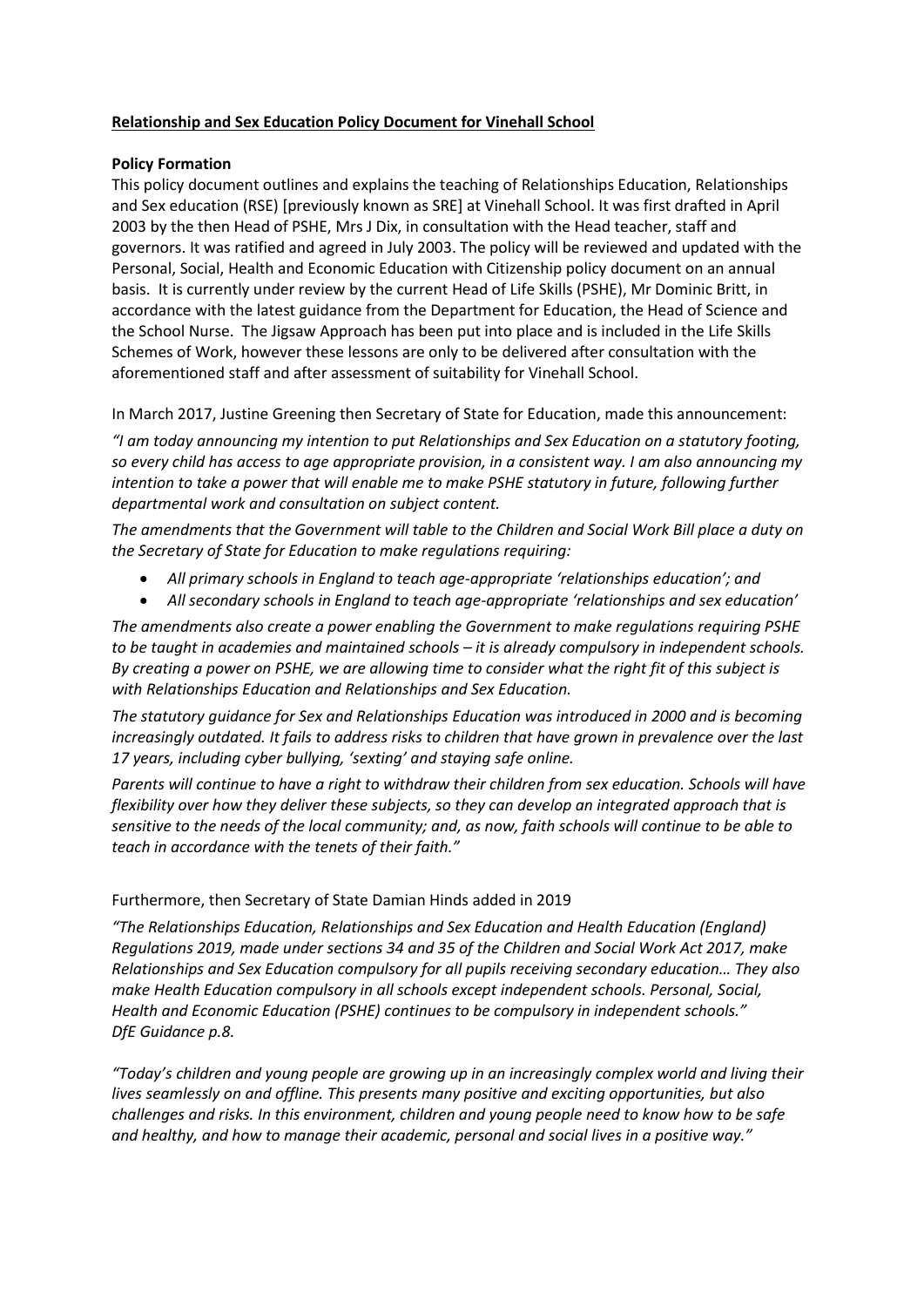*"This is why we have made Relationships Education compulsory in all primary schools in England and Relationships and Sex Education compulsory in all secondary schools, as well as making Health Education compulsory in all state-funded schools."*

*"In primary schools, we want the subjects to put in place the key building blocks of healthy, respectful relationships, focusing on family and friendships, in all contexts, including online. This will sit alongside the essential understanding of how to be healthy. At secondary, teaching will build on the knowledge acquired at primary and develop further pupils' understanding of health, with an increased focus on risk areas such as drugs and alcohol, as well as introducing knowledge about intimate relationships and sex."*

*"These subjects represent a huge opportunity to help our children and young people develop. The knowledge and attributes gained will support their own, and others' wellbeing and attainment and help young people to become successful and happy adults who make a meaningful contribution to society."*

*Secretary of State Foreword, DfE Guidance 2019 p.4-5.*

The School believes strongly in the sentiment put forth by both secretaries and will do all it can to make this a possibility for all children in its care, whatever their own personal circumstances.

## **Definition, Philosophy and Purpose**

RSE at Vinehall is underpinned by the Christian ethos and values of the school (as outlined in the Handbook for Parents and Pupils) and it is an entitlement for all pupils. We recognise the need to work with parents and carers to ensure a shared understanding of RSE and to deliver an effective programme that meets our pupils' needs.

Relationships education for primary education and relationships and sex education for secondary education (all covered by the term RSE) is part of Life Skills (PSHE) in the context of a broad and balanced curriculum, intended to provide pupils with what they need to know to be safe and healthy, and to understand how to manage all aspects of their lives in a positive manner. It comprises learning about the importance of family life and a child's upbringing; safety in forming and maintaining relationships; what healthy relationships consist of and how relationships may affect wellbeing, both mental and physical and the concepts of marriage and civil partnership and the positives they bring. The education provided is appropriate both for the age and developmental stage of the pupils and is taught with respect to the backgrounds and beliefs of all within the community, with the aim of providing pupils with the knowledge they need of the law.

Sex education, as part of RSE in secondary education covers intimate relationships and what the law says about sex, relationships and young people. It also covers broader safeguarding themes and the use of technology in an evolving world. All of these themes have to be covered by the end of secondary education and are not all covered in Year 7 and 8 at Vinehall. Appropriateness of the themes chosen is reviewed regularly.

Sex education is not compulsory in primary schools. However, the RSE programme also contains elements of the statutory science curriculum *(see Science Department Policy and Scheme of Work and DfEE Sex and Relationship Guidance pages 19, 20 and 21*) from which parents and carers cannot withdraw their children.

## **Co-ordination and Planning of RSE**

The Head of Life Skills, Mr Dominic Britt, is responsible for the overall planning, implementation and review of the RSE programme. He monitors the planning and delivery of content, provides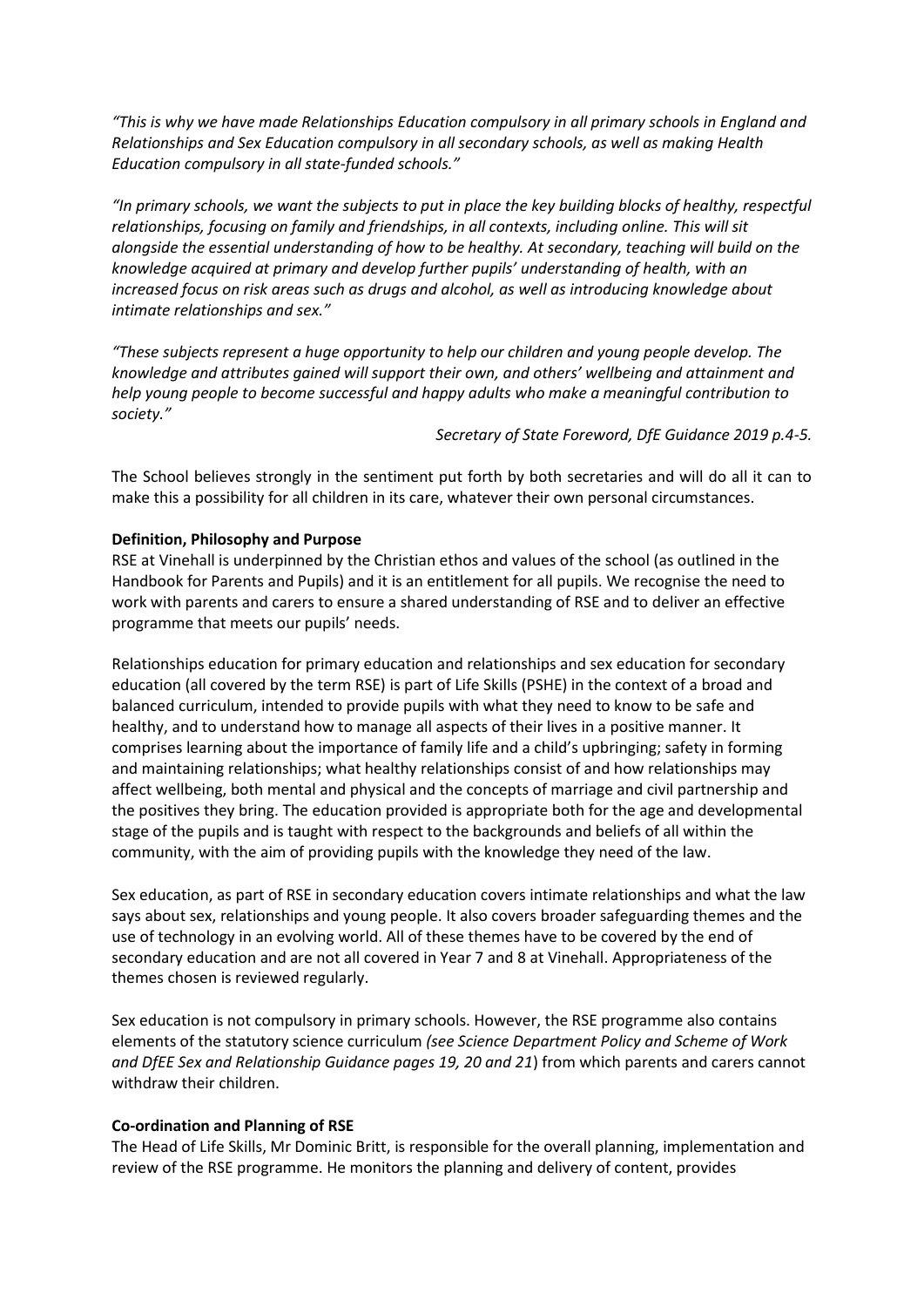appropriate resources and offers guidance and support in the delivery and assessment of RSE. He liaises with external support agencies and may lead, organise or inform staff and the wider community of training and current issues. The content planned is delivered through designated Life Skills curriculum lessons and in cross-curricular settings such as science, RE, humanities and English. It is also recognised that staff, particularly within the boarding house, may be required to talk through certain issues with the pupils, either as a group or with individuals and these discussions will be based on the RSE policy.

# **Equal Opportunities**

"SRE should help all pupils understand their physical and emotional development and enable them to make positive decisions in their lives" *DfEE SRE Guidance, 2000*

All pupils have different abilities based on their emotional and physical development, life experiences, literacy levels and learning difficulties but we aim to ensure that all pupils have equal access to the curriculum. Class teachers are responsible for ensuring that such differentiation as is appropriate for a group or individual is included within their lesson planning and preparation.

The RSE teaching takes place within mixed gender groups although there are planned opportunities for single gender sessions where gender specific issues can be discussed.

Vinehall School's ethos is based upon Christian values and teaching. However, we recognise that the school community has cultural and religious diversity. We explore assumptions about different cultural beliefs and values and encourage activities that challenge stereotypes. Care is taken to ensure that a range of teaching materials and resources are used so that cultural diversity is reflected. We encourage discussion and consultation with parents and carers in order to ensure we consider cultural and religious concerns within our teaching. We also respect the right of our pupils, their families and our staff, to hold beliefs, religious or otherwise, and understand that sometimes these may be in tension with our approach to some aspects of RSE.

We undertake to inform parents before a direct RSE topic is delivered so they can exercise their right for withdrawal from those lessons. The right of withdrawal is referenced later in this document.

Individual form teachers are responsible for ensuring that pupils who miss a specific RSE input due to reasons other than requested withdrawal are given the opportunity to catch up with the work in an appropriate setting.

As with all resources at the school, students with special educational needs and disabilities will be catered for and all materials appropriate for their individual circumstances.

The School will review materials regularly and ensure that the teaching of RSE is age-appropriate in content and will consider when it is appropriate to teach pupils about Lesbian, Gay, Bisexual and Transgender (LGBT). When taught, this material will be integrated as part of areas of curriculum and not delivered as discrete lessons.

## **Teaching and Learning Strategies**

A variety of teaching strategies will be employed to deliver RSE and are outlined in more detail in the main PSHE and Citizenship policy document but the emphasis will always be on developing the pupil's confidence so that they can actively participate and are involved with their learning within a safe and supportive learning environment. To enable this to develop:

• ground rules will be established.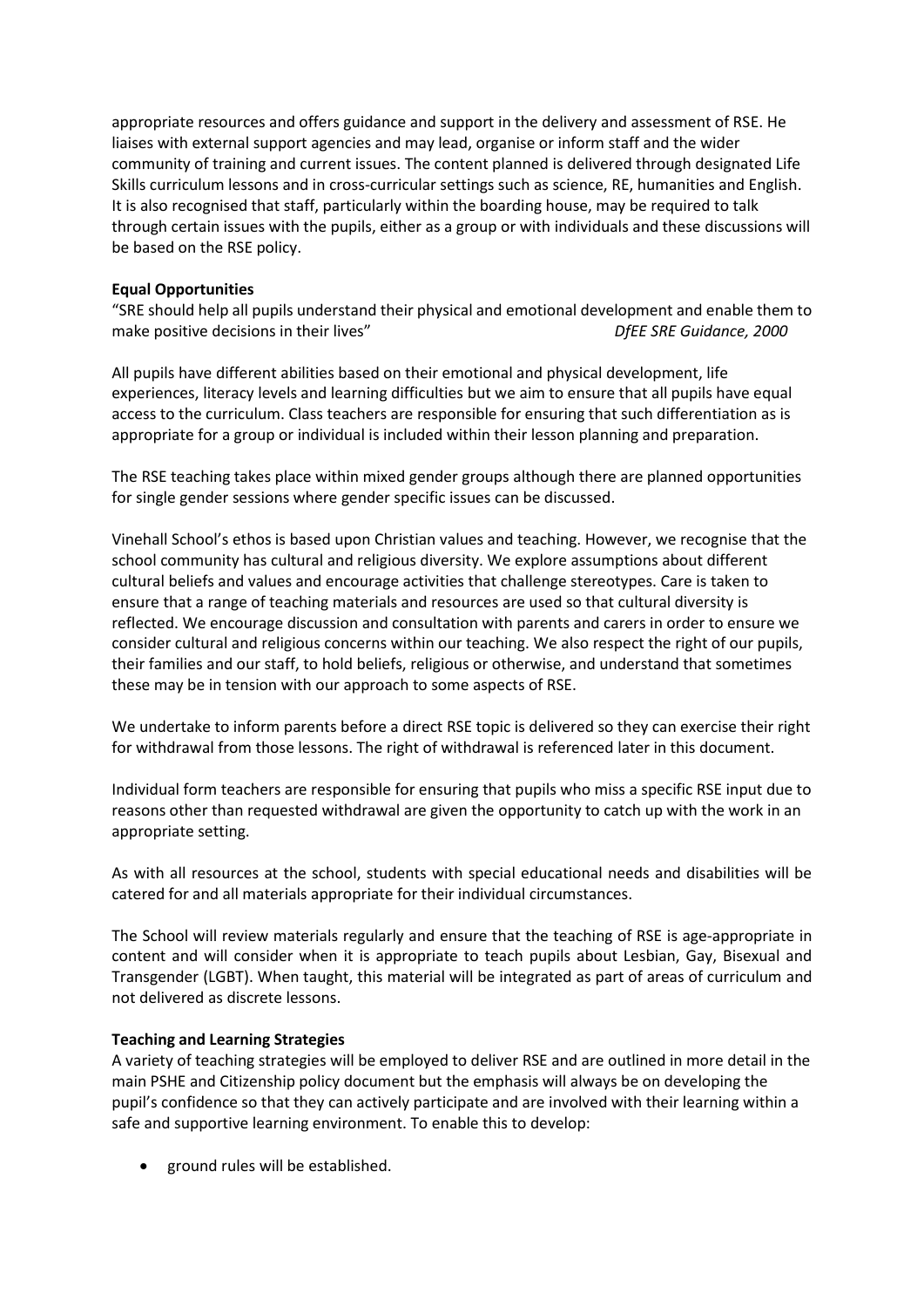- distancing techniques will be used.
- strategies for dealing with unexpected questions or comments will be planned and practised. (*See DfEE Sex and Relationship Guidance 2000 p23)*
- reflection will be encouraged.

## **Resources**

As is stated in the PSHE and Citizenship policy, Vinehall has traditionally used the Jigsaw approach (up to Year 6) and so has been covering this material for a number of years in school. The decision has also been made to move formally into using this scheme in Year 7 and 8 (on top of other Citizenship material and work based on different faiths) to ensure continuity of pupils' ability to access high quality resources and content in this area. All resources are selected to ensure that they are consistent with Vinehall's values and ethos and support and deliver the RSE aims and objectives and this has led to that decision. Care is taken that they are matched to the age and maturity of the pupils with whom they are used. Materials used with the pupils are available to the parents and carers on request to the Head of Life Skills. Resources are also available to Governors when the policy is reviewed. Though specific content for year groups will be sent out in letter format to parents/carers in relevant year groups before the material is covered in class, the content areas associated with RSE in the different year groups throughout the school are listed below. This curriculum is constantly under review (even during term time) but nothing would be added that could be viewed as contentious before first communicating with parents.

The below includes a general reference to the types of topic taught at different times of the year throughout the school (with a more specific guide to the Summer Term.) It goes without saying that this list is all encompassing and so references to drugs, alcohol and any Sex Education only takes place at appropriate times in a child's time at the school.

| Nursery/Kindergarten | Mrs Wolford (Lead)              |
|----------------------|---------------------------------|
| Reception            | Mrs McKnight                    |
| Year 1               | Mrs Bennett                     |
| Year 2               | Mrs Garwood                     |
| Year 3               | Mrs Everist                     |
| Year 4               | Mrs Barrett and Ms Linney       |
| Year 5               | Mrs Fulford and Mrs Percy-White |
| Year 6               | Mr McKinnon and Mrs Platt       |
| Year 7               | Mrs Austen and Mr Smith         |
| Year 8               | Mr Borrows and Mr Britt         |

## **Staffing for academic year 2020/21**

**This synopsis of topics is designed to act as a brief guide across all age groups in school. All material covered is age-appropriate and some of these topics are only covered in the latter part of the school. Please see below for topics specific to each year group to be covered in Summer Term 2021.**

| Term                                 | Puzzle (Unit)           | Content                                                                                                                                |
|--------------------------------------|-------------------------|----------------------------------------------------------------------------------------------------------------------------------------|
| Michaelma<br>s 1 <sup>st</sup> Half: | Being Me in My<br>World | Includes understanding my own identity and how I fit well in<br>the class, school and global community. Jigsaw Charter<br>established. |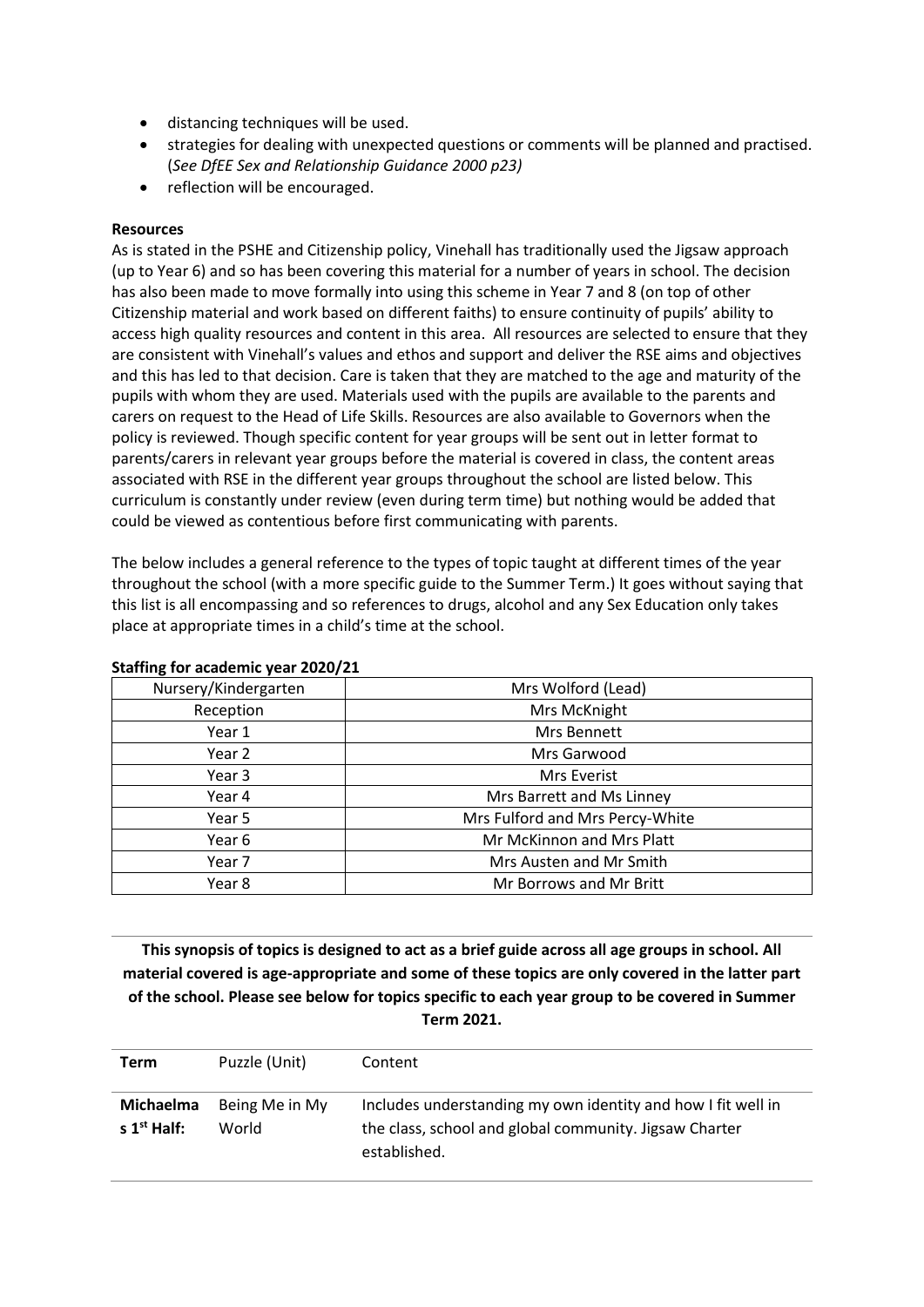| <b>Michaelma</b><br>s $2^{nd}$ Half:   | Celebrating<br>Difference | Includes anti-bullying (cyber and homophobic bullying included<br>where age-appropriate) and understanding difference, Equality<br>Act                              |
|----------------------------------------|---------------------------|---------------------------------------------------------------------------------------------------------------------------------------------------------------------|
| Lent $1st$<br>Half:                    | Dreams and Goals          | Includes goal-setting, aspirations, who do I want to become<br>and what would I like to do for work and to contribute to<br>society                                 |
| Lent 2nd<br>Half:                      | <b>Healthy Me</b>         | Includes drugs and alcohol education, self-esteem and<br>confidence as well as healthy lifestyle choices, sleep, nutrition,<br>rest and exercise                    |
| Summer 1 <sup>st</sup><br>Half:        | Relationships             | Includes understanding friendship, family, intimate<br>relationships and other relationships, conflict resolution and<br>communication skills, bereavement and loss |
| <b>Summer</b><br>2 <sup>nd</sup> Half: | Changing Me               | Includes Relationships in the context of coping positively with<br>change                                                                                           |

| Stage of school / Year group | Topics covered in Life Skills that cover Relationships Education,<br>Relationships and Sex Education (RSE) - Summer Term 2021                                                                                                                                                                                                                                     |
|------------------------------|-------------------------------------------------------------------------------------------------------------------------------------------------------------------------------------------------------------------------------------------------------------------------------------------------------------------------------------------------------------------|
| Nursery/Kindergarten         | My family and me!<br>Make friends, make friends, never ever break friends!<br>$\bullet$<br>Falling out and bullying<br>٠<br>Being the best friends we can be<br>My body<br>$\bullet$<br>Respecting my body (healthy eating)<br>٠<br>Growing up<br>٠<br>Fun and fears (about moving up a year group)<br>Celebration (of time in Nursery/Kindergarten)<br>$\bullet$ |
| Reception                    | My family and me!<br>Make friends, make friends, never ever break friends!<br>$\bullet$<br>Falling out and bullying<br>٠<br>Being the best friends we can be<br>My body<br>$\bullet$<br>Respecting my body (healthy eating)<br>Growing up<br>٠<br>Fun and fears (about moving up to Y1)<br>٠<br>Celebration (of time in Reception)                                |
| Year 1                       | Families<br><b>Making friends</b><br>Greetings<br>People who help us                                                                                                                                                                                                                                                                                              |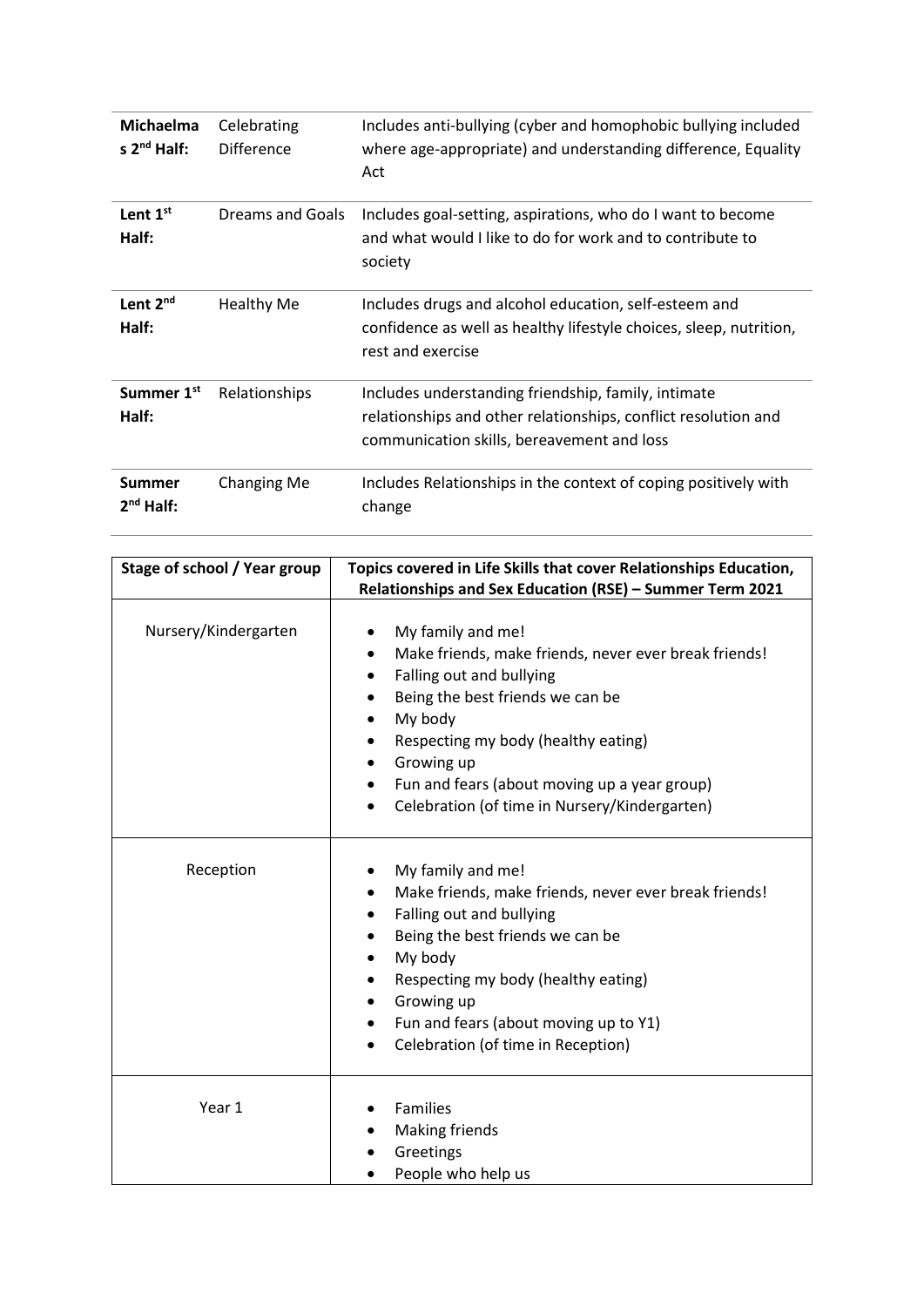|        | Being my own best friend<br>Celebrating my special relationships<br>Life cycles<br>Changing me<br>My changing body<br>Learning and growing<br>Coping with changes                                                                                                                                                     |
|--------|-----------------------------------------------------------------------------------------------------------------------------------------------------------------------------------------------------------------------------------------------------------------------------------------------------------------------|
| Year 2 | Families<br>Keeping safe - physical contact<br>Friends and conflict<br>Secrets (when and where to keep them)<br>Trust and appreciation<br>$\bullet$<br>Celebrating my special relationships<br>Life cycles in nature<br>Growing from young to old<br>The Changing me<br>Assertiveness<br>Looking ahead (to next year) |
| Year 3 | Family roles and responsibilities<br>Friendship<br>Keeping myself safe online<br>Being a global citizen<br>Celebrating a web of friendships<br>How babies grow<br>Changes in the body<br>Family stereotypes<br>Looking ahead                                                                                          |
| Year 4 | Jealousy<br>Love and loss<br><b>Memory Box</b><br>Getting on and falling out<br>Girlfriends and boyfriends<br>My relationships with people and animals<br>Unique me<br>Circles of change<br>Accepting change                                                                                                          |
| Year 5 | Recognising me<br>Safety within online communities<br>Being in an online community<br>Online gaming<br>My relationship with technology: screen time                                                                                                                                                                   |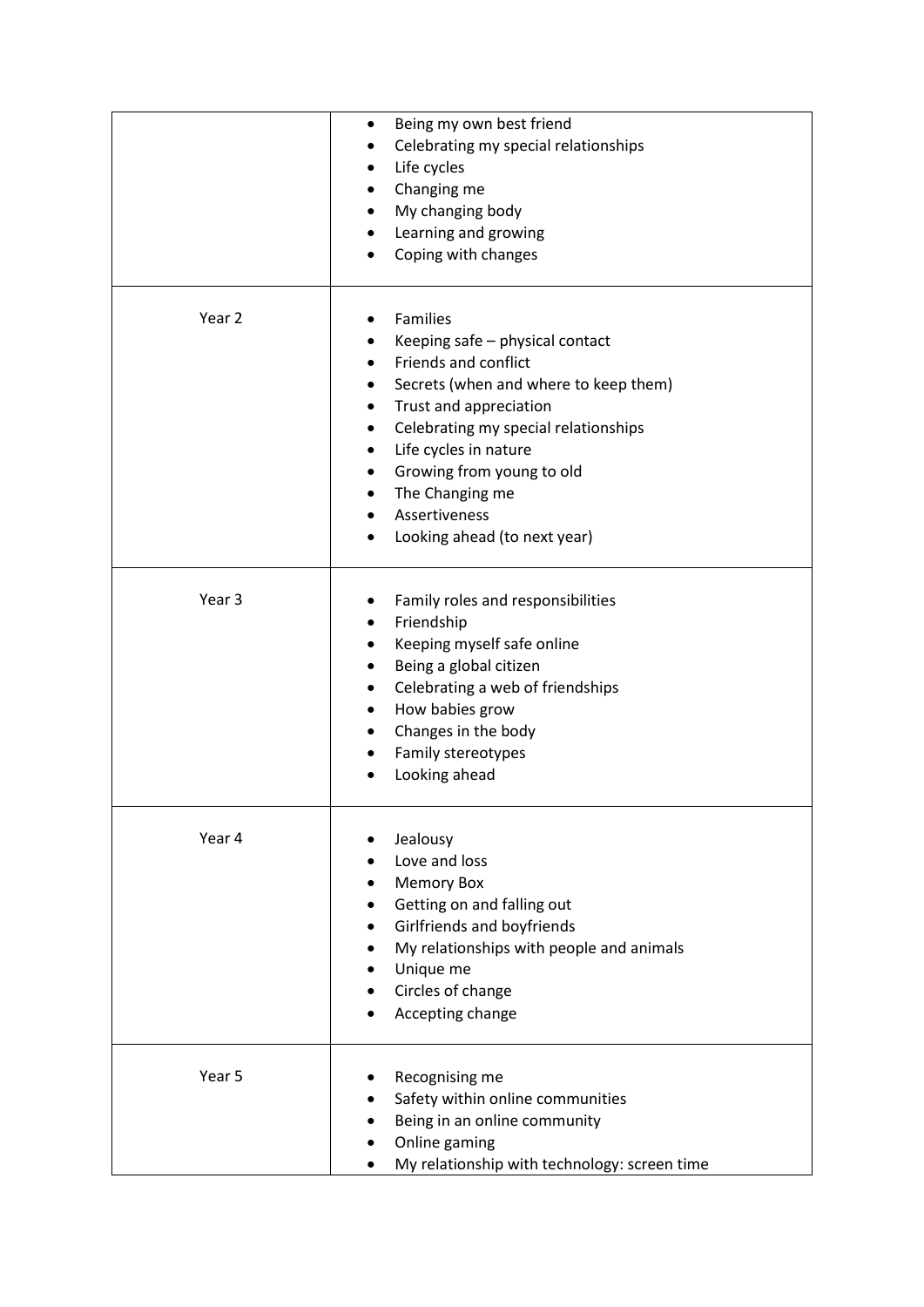|        | Relationships and technology<br>Self and body image                                                                                                                                                                                                                                                                                                                                                                                                                                                |
|--------|----------------------------------------------------------------------------------------------------------------------------------------------------------------------------------------------------------------------------------------------------------------------------------------------------------------------------------------------------------------------------------------------------------------------------------------------------------------------------------------------------|
|        | Looking ahead to next year                                                                                                                                                                                                                                                                                                                                                                                                                                                                         |
| Year 6 | What is mental health?<br>My mental health<br>Love and loss<br>Power and control<br>Being online: Real or fake? Safe or unsafe?<br>Using technology responsibly<br>My self-image<br>Puberty (boys and girls have separate talks)<br>Babies: Growth through pregnancy and birth<br>Boyfriends and girlfriends<br>Real self and ideal self                                                                                                                                                           |
| Year 7 | Positive qualities of healthy relationships<br>My changing supportive relationships<br>Getting on and falling out<br>Discerning external factors in relationships<br>Assertiveness in relationships<br>Ability to summarise behaviours that make relationships<br>healthy or unhealthy<br>My changing body<br>Having a baby (responsibilities)<br>Types of relationship and their impact<br>Image and self-esteem<br>My changing feelings<br>Ability to summarise the impact of changes in puberty |
| Year 8 | Being in control of myself<br>Being in control of my relationships<br>Being in control of my personal space (online and offline)<br>Different types of relationship<br>What's in a relationship?<br>Looks and smiles (attraction)<br>Alcohol and risk<br>Ability to assess my opinions on relationships issues                                                                                                                                                                                     |

# **Recording and Assessment**

As part of the Life Skills programme, pupils will keep a folder of their work as a record of progress. They will complete self-assessment tasks and informal observation takes place during lessons so that the end of term reports are meaningful. Formal testing of information gained is not the norm within RSE lessons, however those elements that form the science curriculum are assessed, both through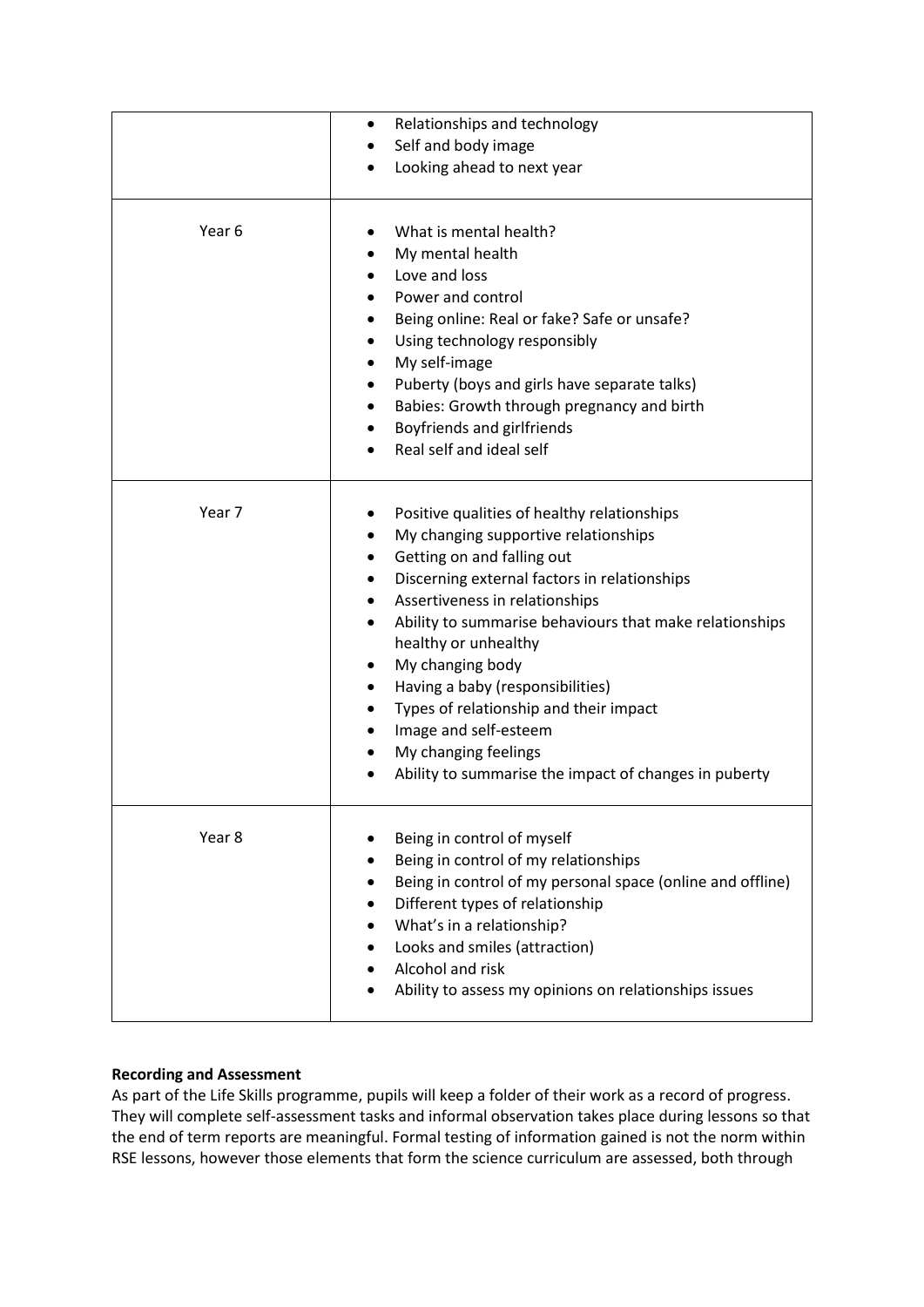class work and in school exams culminating in Common Entrance and Scholarship examinations to establish levels of knowledge and understanding.

Catch-up opportunities should also take place between Life Skills teachers and any pupil that misses lessons pertaining to RSE which would leave a fundamental gap in knowledge that could be detrimental to the educational development of a child.

## **Monitoring and Evaluation**

In line with all subjects, the class teacher is responsible for evaluating lessons as an on-going task. Regular planning and evaluation meetings take place, both formally and informally, between the Head of Life Skills and other staff. Where appropriate, lesson observation and team teaching takes place. Pupils are given the opportunity to evaluate the resources and teaching methods at the end of each year.

### **Staffing**

The Life Skills Department and the Science Department deliver the specific RSE teaching. However, no member of staff will be forced to deliver RSE if they are not confident in so doing. All staff within the school have a role to play in underpinning the aims and objectives of the RSE programme and as such should become familiar with its content, values and ethos. This is particularly the case with the staff involved with the boarding house.

### **Training and Development**

Appropriate training will be provided for staff whenever necessary. Individual staff have a responsibility to keep themselves informed of new developments within RSE and to be aware of their own training needs.

#### **Visitors**

From time to time visitors, such as health professionals or mothers with babies, may be brought into the school to support areas of the RSE curriculum. They are a supplement to, not a replacement of the teacher-led curriculum. When they are used, the teacher will ensure that they have discussed and shared the planning, form and content of the input to be provided. The teacher will always be present during the session and will be responsible for the classroom management.

Visitors will be expected to follow the school guidelines on confidentiality and work within the school's value framework and RSE programme. On a one to one basis school nurses, doctors and local counselling services can offer confidentiality within their own professional guidelines.

### **Confidentiality**

Vinehall School is committed to acting in the best interests of all the individuals within the school community. RSE should take place within a safe and supportive environment that facilitates relevant discussion. Confidentiality contributes to this and will be used as a ground rule for all RSE lessons.

Pupils will be told that teachers can keep confidentiality except where the teacher is concerned about their safety or that of another child. Where appropriate, pupils will be informed of sources of confidential help. Teaching RSE can lead to pupil disclosure and all staff and visitors must be aware that they cannot offer unconditional confidentiality to children in the school. Staff must also be aware of the school's child protection and safeguarding procedures and local guidance from the Local Children's Safeguarding Board. Staff will reassure pupils that if confidentiality is to be broken, they will be told first and supported throughout.

### **Liaison with Parents and Carers**